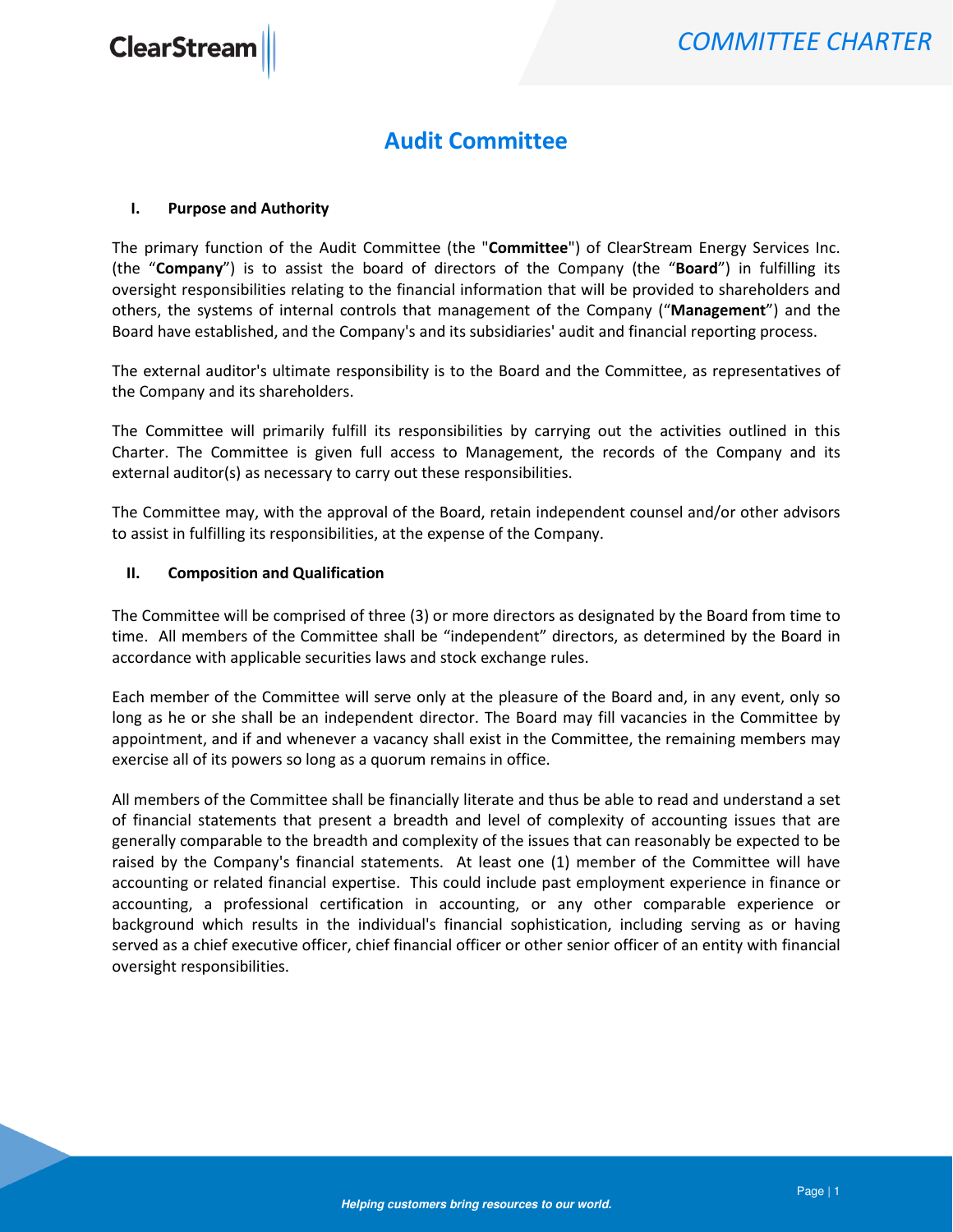**ClearStream** 

#### III. Responsibilities and Duties

The Committee shall have the following responsibilities and duties:

- (a) review and recommend to the Board for approval the Company's financial statements, management's discussion and analysis, annual information forms, news releases and any earnings guidance and all public disclosure documents containing audited or unaudited financial information before release;
- (b) ensure adequate procedures are in place for the review of the Company's public disclosure of financial information extracted or derived from the Company's financial statements, other than the disclosure referred to above, and periodically assess the adequacy of these procedures;
- (c) review with Management all significant variances between comparative reporting periods in any financial statements of the Company, including variances in forecasted financial information from actual results which may have been included in any public disclosure documents of the Company;
- (d) meet periodically with the external auditor(s) and at least once a year meet with the external auditor(s) without Management present and report to the Board on such meetings, including the nature of the external auditor's recommendations, and assume direct responsibility for overseeing the work of the external auditor(s), including the resolution of disagreements between the external auditor and Management;
- (e) make recommendations to the Board as to the reappointment or appointment of the external auditor(s) and the nomination and remuneration of the external auditor(s) on an annual basis;
- (f) if a change in external auditor(s) is proposed, the Committee will inquire as to the reasons for the change, including the response of the incumbent external auditor(s), and inquire as to the qualifications of the newly proposed external auditor(s) before making its recommendation to the Board;
- $(g)$  (i) review the audit plans of the external auditor(s) and report to the Board any significant reservations the Committee may have or the external auditor(s) have expressed with respect to such arrangements or scope; and (ii) review with the external auditor(s) the degree of coordination of those plans and inquire as to the extent the planned audit scope can be relied upon to detect weaknesses in internal controls;
- (h) review and confirm the independence of the external auditor(s) by obtaining statements from such external auditor(s) on relationships between the external auditor(s) and the Company, including non-audit services, and discussing the relationships with the external auditor(s);
- (i) review the basis and amount of the external auditor's fees in light of the number and nature of reports issued by the external auditor(s), the quality of the internal controls, the size, complexity and financial condition of the Company and the extent of support provided to the external auditor(s);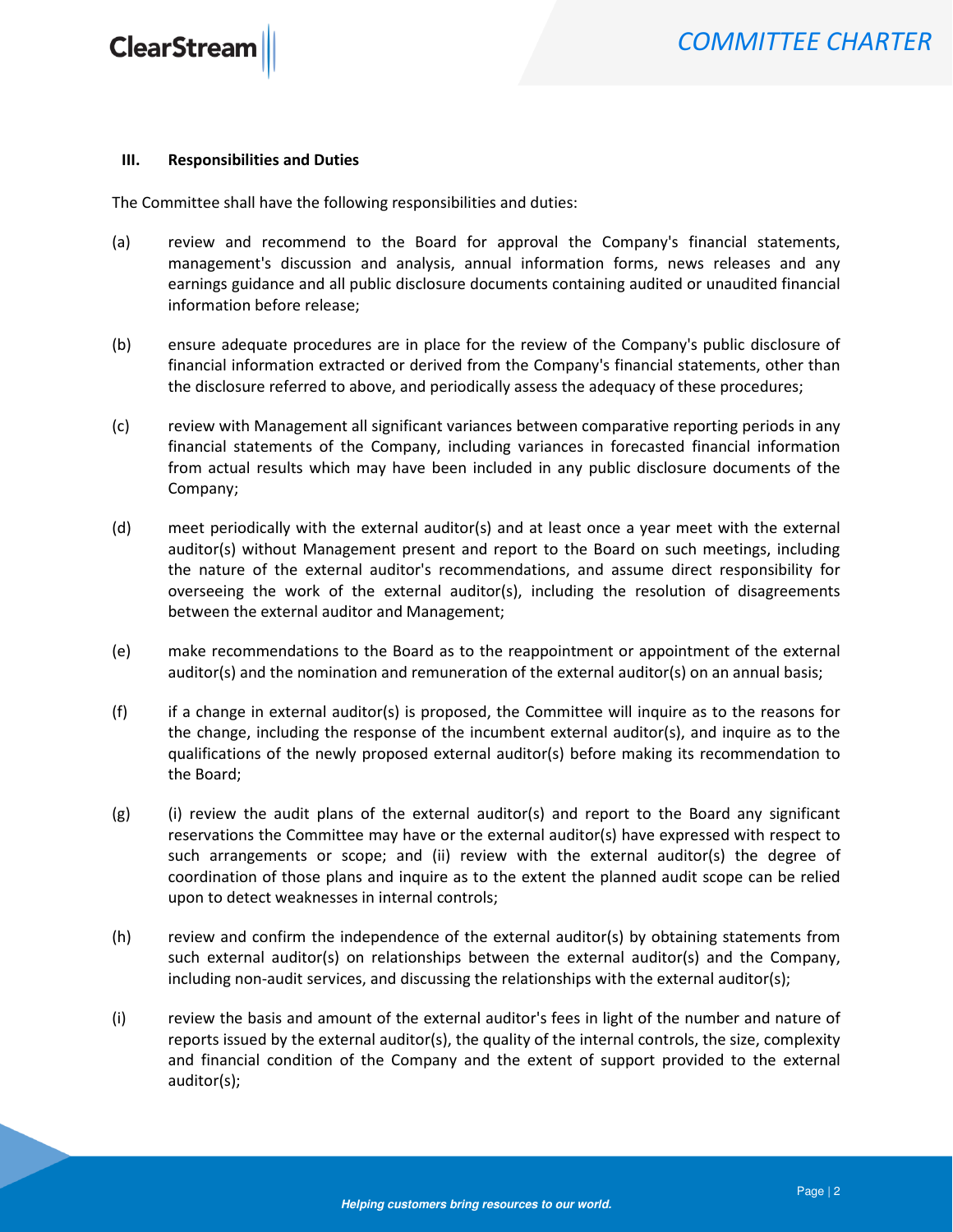# **ClearStrear**

- (j) review and pre-approve any non-audit related services provided to the Company and its subsidiary entities by the external auditor(s) of the Company and other accounting firms and the fees related thereto;
- (k) (i) review Management's programs and policies regarding the adequacy of internal controls over the accounting and financial reporting systems within the Company; and (ii) meet with appropriate officers of the Company to discuss the effectiveness of the internal control and information security procedures established for the Company;
- (l) review the recommendations of the external auditor(s) for strengthening internal controls to ensure that processes are in place to mitigate or eliminate risks associated with financial reporting and cash management for the Company as well as the response of Management to these recommendations;
- (m) receive reports relating to compliance by the Company with the legal and regulatory obligations applicable to it;
- (n) (i) review Management's plans regarding any changes in accounting practices or policies and the financial impact thereof; and (ii) review any major areas of management judgement and estimates that have significant effect upon the financial statements of the Company;
- (o) review with Management, the external auditor(s) and, if necessary, with legal counsel, any litigation, claim or other contingency, including tax assessments, that could have a materially adverse effect upon the financial position or operating results of the Company, and the manner in which these matters have been disclosed in the financial statements of the Company;
- (p) review and recommend to the Board the Audit Committee Information (or similarly captioned) section of the Company's annual information form and any other disclosure required under applicable law with respect to matters that are within its responsibilities before the Company publicly discloses this information;
- (q) establish procedures for (i) the receipt, retention and treatment of complaints received by the Company regarding accounting, internal accounting controls, or auditing matters; and (ii) the confidential, anonymous submission by employees of the Company or its subsidiaries of concerns regarding questionable accounting or auditing matters, including a violation of the Company's Code of Conduct and Ethics Policy;
- (r) review and approve any proposed hiring by the Company of current or former partners or employees of the current and former external auditor(s);
- (s) review and assess the adequacy of this Charter from time to time based on its assessment of the Company's needs, legal and regulatory developments and applicable best practices and, where appropriate, request Board approval for any proposed changes;
- (t) perform other activities related to this Charter as requested by the Board; and
- (u) report on its activities to the Board regularly.